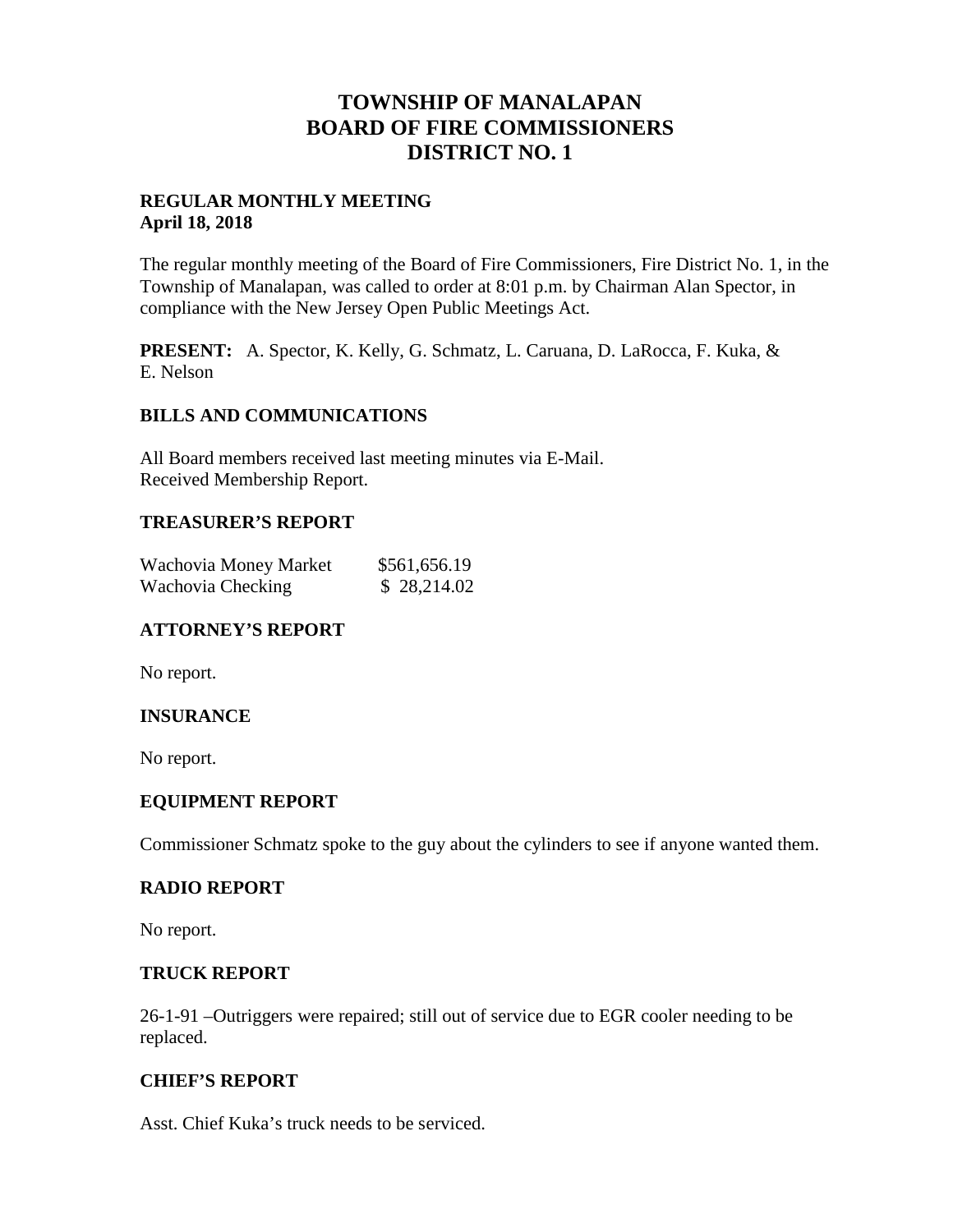## **ASSOCIATION REPORT**

Eric Nelson spoke to the Firestore – said they will be sending a letter regarding the account. Discussed the need for new computers.

## **TRUSTEES' REPORT**

No report.

## **OLD BUSINESS**

See attached.

## **NEW BUSINESS**

Commissioner LaRocca made a motion to pay all vouchers; this was seconded by Commissioner Kelly. All voted aye.

Commissioner LaRocca made a motion for \$325 to replace the network switch in the closet; this was seconded by Commissioner Spector. All voted aye.

Commissioner LaRocca made a motion not to exceed \$600 to purchase a new 15' x 25' American flag for 26-1-90; this was seconded by Commissioner Kelly. All voted aye.

Commissioner Spector made a motion for \$450 to purchase and install running boards from Suburban Cap for the rehab truck; this was seconded by Commissioner LaRocca. All voted aye.

Commissioner Spector made a motion to delete motion made in January to have A-Top Construction replace roof at Main House; this was seconded by Commissioner Kelly. All voted aye.

Commissioner Spector made a motion for \$9,500 to have JOB Construction replace the roof at the Main House; this was seconded by Commissioner Schmatz. All voted aye.

Meeting opened to the public at 8:28 p.m.

A motion was made by Commissioner Spector to adjourn; it was seconded by Commissioner LaRocca and all voted aye.

Meeting adjourned at 8:30 p.m.

Respectfully submitted, Kenneth Kelly, Clerk